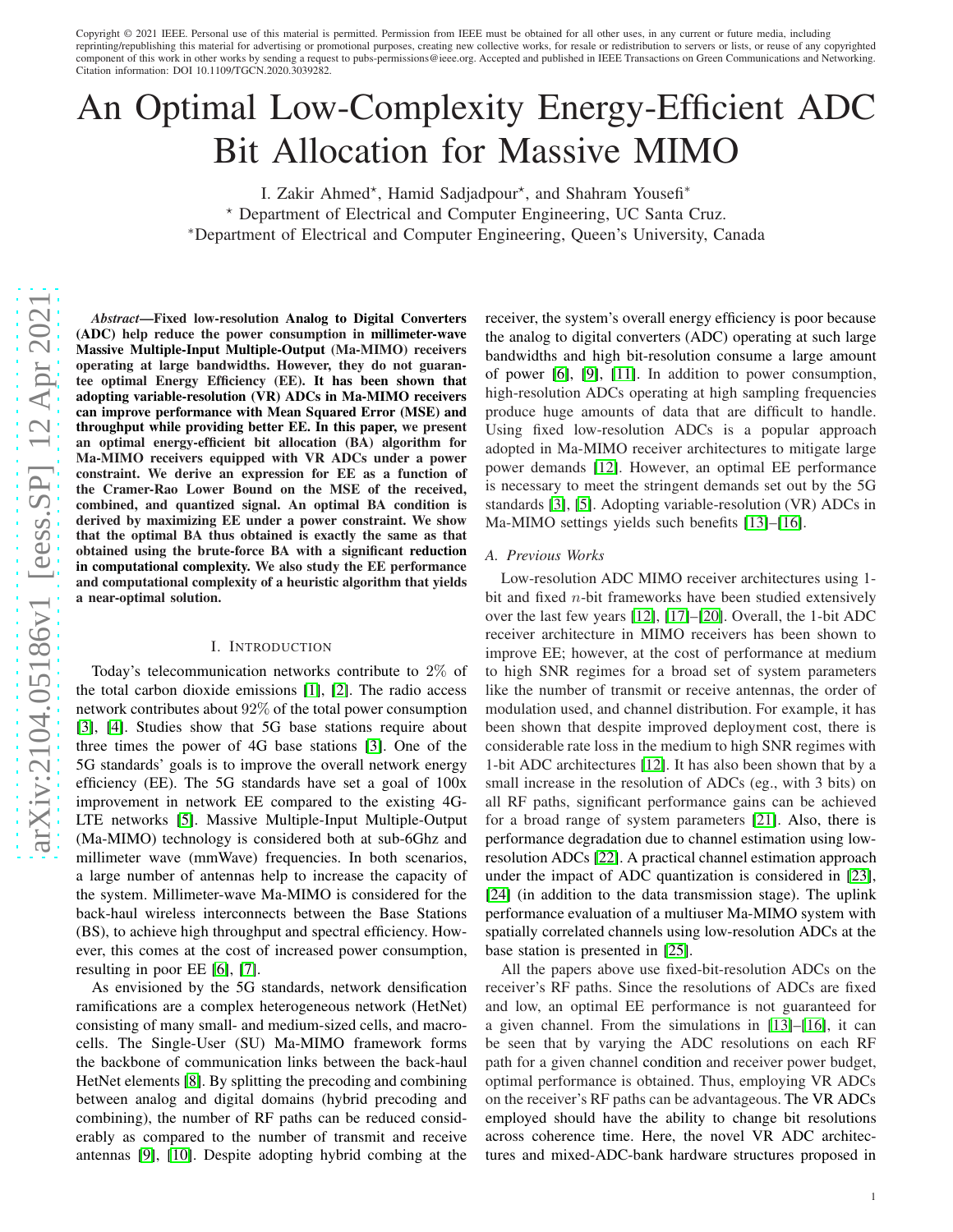previous works can be considered [\[26\]](#page-9-9), [\[27\]](#page-9-10). An ADC Bit Allocation (BA) mechanism that decides on the bit resolution to be used on a given RF path and coherence duration is consequential in achieving optimal EE. Another advantage of employing VR ADCs along with an optimal BA scheme is that a high-resolution ADC can be brought into the signal path during the pilot signal acquisition, thereby removing the ill effects of low-resolution ADCs on channel estimation. Also, the absence of doppler due to the communication between fixed network elements in a wireless backhaul ensures longer coherence durations even at mmWave frequencies [\[28\]](#page-9-11), [\[29\]](#page-9-12). This relaxes the requirement for faster switching of ADC bit resolutions between coherence frames and makes the adoption of VR ADCs in the mmWave wireless backhaul more amicable [\[27\]](#page-9-10).On the other hand, the hardware cost of the novel VR ADC architectures may be higher. However, the energy saving and the long term positive environmental benefits of achieving optimal EE underscores the initial higher cost disadvantage.

A BA mechanism based on minimizing the Mean Square Quantization Error (MSQE) under the receiver power constraint is presented in [\[13\]](#page-9-0). A BA mechanism based on the mean squared error (MSE) minimization under a power constraint using a Genetic Algorithm was proposed in [\[14\]](#page-9-13). An optimal BA based on MSE minimization for a SU mmWave Ma-MIMO channel under a power constraint was derived in [\[15\]](#page-9-14). A similar Algorithm based on channel capacity maximization was derived in [\[16\]](#page-9-1). In a more recent paper by Kaushik et al., a joint BA and hybrid beamforming strategy is proposed [\[30\]](#page-9-15). In this work, the BA is jointly designed for both digital to analog converts (DAC) and ADCs, along with hybrid precoder and combiner, thus effectively improving the overall EE. It is also shown that the DAC/ADC BA is dynamic during operation and achieves higher EE when compared with existing benchmark techniques that use fixed DAC and ADC bit resolutions [\[30\]](#page-9-15). The authors in [\[30\]](#page-9-15) propose a novel alternating direction method of multipliers to optimize hybrid precoder, combiner, and BA matrices jointly for both ADC/DAC, thus achieving lower computational complexity. In the proposed work, we focus mainly on the optimal ADC BA for EE, and hence the computational complexity of our proposed algorithm may not be as good as that of [\[30\]](#page-9-15).

#### *B. Our Contribution*

The contributions of this paper are as follows:

- We propose an ADC BA scheme whose solution is precisely the same as that obtained using the brute-force or exhaustive search (ES) BA with an order of magnitude reduction in multiplication complexity. This provides for optimal EE performance under a power constraint for a SU Ma-MIMO wireless back-haul framework.
- For the first time, we derive an analytical expression for EE as a function of the Cramer-Rao Lower Bound (CRLB) on MSE of the received, quantized, and combined signal. Using this expression, we derive the proposed ADC BA algorithm.
- We also propose a heuristic algorithm using simulated annealing (SA) that is near-optimal. The parameters of the

SA algorithm can be tuned to trade off the EE optimality and computational complexity.

*Notation:* The column vectors are represented as boldface small letters and matrices as boldface uppercase letters. The primary diagonal of a matrix is denoted as  $diag(\cdot)$ , and all expectations  $E[\cdot]$  are over the random variable n, which is an AWGN vector, i.e.,  $E[\cdot] = E_{\mathbf{n}}[\cdot]$ . The multivariate normal distribution with mean  $\mu$  and covariance  $\varphi$  is denoted as  $\mathcal{N}(\mu, \varphi)$  and  $\mathcal{CN}(\mathbf{0}, \varphi)$  denotes a multivariate complexvalued circularly-symmetric Gaussian distribution. The trace of a matrix **A** is shown as  $tr(A)$  and the  $N \times N$  identity matrix as  $I_N$ . The term  $h(x)$  defines the differential entropy of a continuous random variable x. The superscripts  $T$  and  $H$ denote transpose and Hermitian transpose, respectively. The terms  $\mathbb{I}, \mathbb{R}$ , and  $\mathbb{C}$  indicate the set of integer, real, and complex numbers, respectively.

The rest of this paper is organized as follows. Section [II](#page-1-0) describes the system model and parameters. In Section [III,](#page-2-0) we derive the optimal BA conditions for EE. The Section [IV](#page-4-0) describes the two proposed Algorithms based on the optimal condition derived in Section [III.](#page-2-0) In Section [V,](#page-4-1) we present the simulation results, and in Section [VI,](#page-5-0) we study and compare the computational complexities, followed by the conclusions in Section [VII.](#page-7-0) Theorems and their proofs are presented in the Appendices.

## II. SIGNAL MODEL

<span id="page-1-0"></span>The signal model for a typical SU Ma-MIMO transceiver with hybrid precoding and combining is shown in Figure [1.](#page-1-1) This signal model forms an underlying framework for wireless backhaul communication link between basestations in a HetNet [\[6\]](#page-8-5), [\[7\]](#page-8-6). In Figure [1,](#page-1-1)  $F_D$  and  $F_A$  denote the digital and analog precoders, respectively. Similarly,  $\mathbf{W}_{D}^{H}$  and  $W_A^H$  represent the digital and analog combiners, respectively. The vector x is an  $N_s \times 1$  transmitted signal vector with unit average power. Let  $N_{rt}$  and  $N_{rs}$  denote the number of RF chains at the transmitter and receiver, respectively. Also,  $N_t$ and  $N_r$  represent the number of transmit and receive antennas, respectively. The channel matrix  $\mathbf{H} = [h_{ij}]$  is an  $(N_r \times N_t)$ matrix representing the line of sight mmWave Ma-MIMO channel with properties defined in [\[29\]](#page-9-12) (chapter 3, pages 99- 125).

<span id="page-1-1"></span>

The transmitted signal  $\tilde{x}$  and the received signal r are thus known as  $\tilde{\mathbf{x}} = \mathbf{F}_A \mathbf{F}_D \mathbf{x}$  and  $\mathbf{r} = \mathbf{H}\tilde{\mathbf{x}} + \mathbf{n}$ . Here, n is an  $N_r \times 1$  noise vector of independent and identically distributed (i.i.d.) complex Gaussian random variables such that  $\mathbf{n} \sim \mathcal{CN}(\mathbf{0}, \sigma_n^2 \mathbf{I}_{N_r})$ . The received symbol vector r is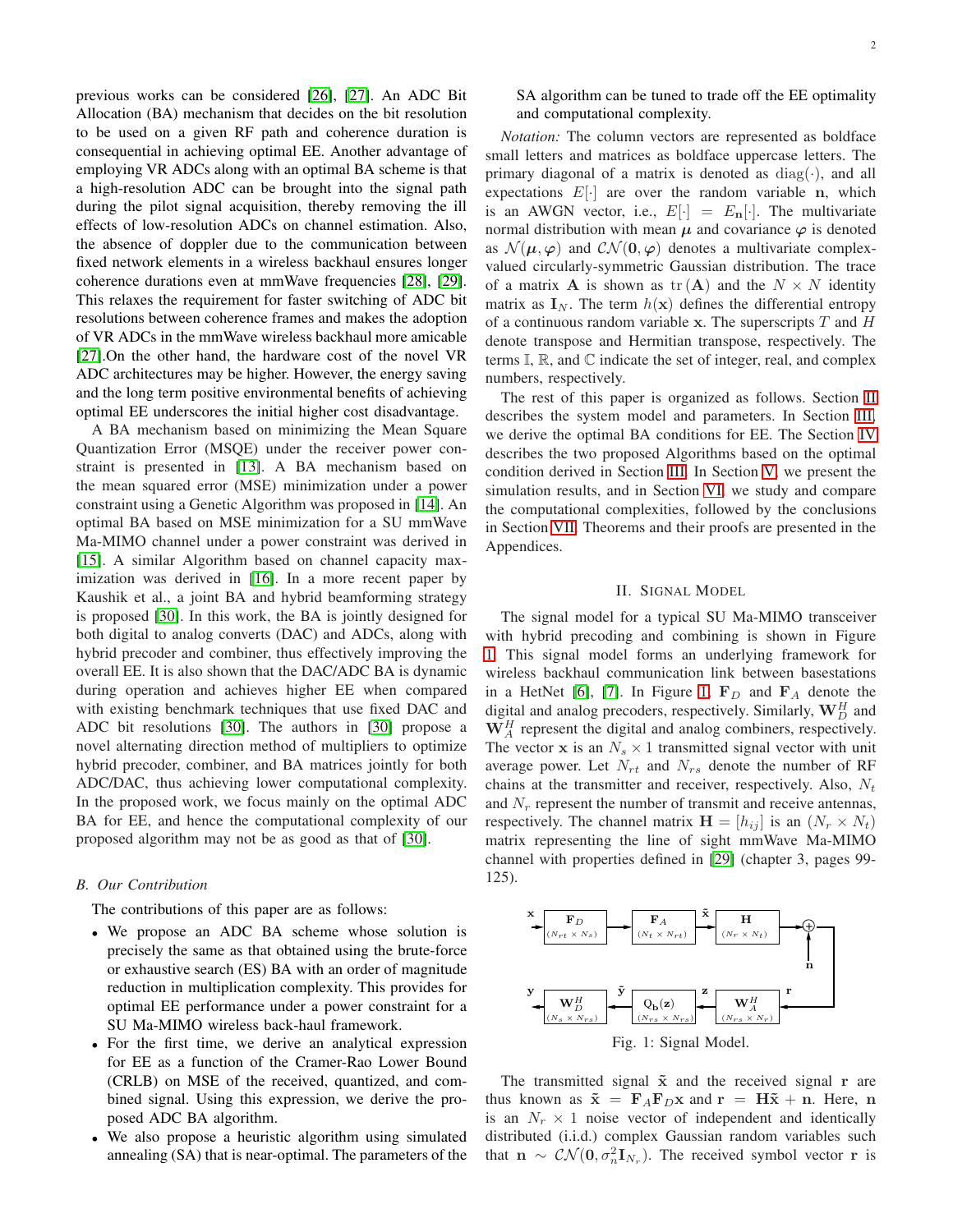analog-combined with  $\mathbf{W}_A^H$  to get  $\mathbf{z} = \mathbf{W}_A^H \mathbf{r}$  and later digitized using a variable-bit quantizer to produce  $\tilde{y} = Q_b(z) =$  $\mathbf{W}_{\alpha}(\mathbf{b})\mathbf{z} + \mathbf{n}_q$  [\[13\]](#page-9-0). This signal is combined using the digital combiner  $\mathbf{W}_{D}^{H}$  to produce the output signal  $\mathbf{y} = \mathbf{W}_{D}^{H} \tilde{\mathbf{y}}$ . The quantizer is modeled as an Additive Quantization Noise Model (AQNM) [\[11\]](#page-8-10), [\[31\]](#page-9-16). Here **b** =  $[b_1b_2b_3....b_N]^T$  is a vector whose entries  $b_i$  indicate the number of bits (on both I and Q channels) that are allocated to the ADC on RF path  $i$ . The bits  $b_i \in \mathbb{I}$  take values between 1 and  $N_b$ . The vector  $n_a$  has a distribution of  $CN(\mathbf{0}, \mathbf{D}_q^2)$  and is uncorrelated with z [\[11\]](#page-8-10), [\[31\]](#page-9-16).

Hence, the relationship between the transmitted signal vector x and the received symbol vector y at the receiver is given by

<span id="page-2-1"></span>
$$
\mathbf{y} = \mathbf{W}_{D}^{H} \mathbf{W}_{\alpha}(\mathbf{b}) \mathbf{W}_{A}^{H} \mathbf{H} \mathbf{F}_{A} \mathbf{F}_{D} \mathbf{x} + \mathbf{W}_{D}^{H} \mathbf{W}_{\alpha}(\mathbf{b}) \mathbf{W}_{A}^{H} \mathbf{n} + \mathbf{W}_{D}^{H} \mathbf{n}_{q},
$$
 (1)

where the dimensions of matrices are  $\mathbf{F}_D \in \mathbb{C}^{N_{rt} \times N_s}$ ,  $\mathbf{F}_A \in$  $\mathbb{C}^{N_t \times N_{rt}}, \mathbf{H} \in \mathbb{C}^{N_r \times N_t}, \mathbf{W}_{A}^{H} \in \mathbb{C}^{N_{rs} \times N_r}, \mathbf{W}_{D}^{H} \in \mathbb{C}^{N_s \times N_{rs}},$ and  $\mathbf{W}_{\alpha}(\mathbf{b}) \in \mathbb{R}^{N_{rs} \times N_{rs}}$ .

With the diagonal BA matrix  $\mathbf{W}_{\alpha}(\mathbf{b})$ , we intend to design the precoders  $\mathbf{F}_D$ ,  $\mathbf{F}_A$ , and Combiners  $\mathbf{W}_D^H$ ,  $\mathbf{W}_A^H$ , along with the ADC BA  $\mathbf{W}_{\alpha}(\mathbf{b})$  for a given channel realization H. We assume perfect CSI at the transmitter. We further assume that  $N_{rs} = N_s$  and the extension to the case  $N_{rs} \neq N_s$  is straightforward.

#### <span id="page-2-0"></span>III. ENERGY-EFFICIENT BIT-ALLOCATION DESIGN

We first present an expression for the CRLB on the MSE that can be achieved on the received, combined, and quantized signal y in [\(1\)](#page-2-1). We then derive the expression for the information rate as a function of the CRLB. The CRLB is a function of the hybrid precoder, hybrid combiner, and the BA matrix. We derive the expression for EE using the information rate. An optimal BA condition is arrived by maximizing the EE under a power constraint.

#### *A. CRLB on MSE as a function of BA*

Having designed the precoders such that  $\mathbf{F}_{opt} \approx \mathbf{F}_A \mathbf{F}_D$ with the constraints described in [\[15\]](#page-9-14), we can rewrite ([1](#page-2-1)) as

<span id="page-2-2"></span>
$$
\mathbf{y} = \mathbf{W}_D^H \mathbf{W}_\alpha(\mathbf{b}) \mathbf{W}_A^H \mathbf{U} \mathbf{\Sigma} \mathbf{x} + \mathbf{W}_D^H \mathbf{W}_\alpha(\mathbf{b}) \mathbf{W}_A^H \mathbf{n} + \mathbf{W}_D^H \mathbf{n}_q, \tag{2}
$$

with the SVD of the channel matrix as  $\mathbf{H} = \mathbf{U} \mathbf{\Sigma} \mathbf{F}_{\text{opt}}^H$ . Using ([2](#page-2-2)), we derive the expression for MSE  $\delta$  as

<span id="page-2-3"></span>
$$
\delta \triangleq \text{tr}\left(E[(\mathbf{y} - \mathbf{x})^2]\right)
$$
  
\n
$$
MSE(\mathbf{x}) = E[(\mathbf{y} - \mathbf{x})^2]
$$
  
\n
$$
= p(\mathbf{K} - \mathbf{I}_{N_s})^2 + \sigma_n^2 \mathbf{G} \mathbf{G}^H + \mathbf{W}_D^H \mathbf{D}_q^2 \mathbf{W}_D,
$$
\n(3)

where  $\mathbf{K} = \mathbf{W}_D^H \mathbf{W}_{\alpha} \mathbf{W}_A^H \mathbf{U} \mathbf{\Sigma}, E[\mathbf{x} \mathbf{x}^H] = p \mathbf{I}_{N_s}, \mathbf{G} =$  $\mathbf{W}_D^H \mathbf{W}_\alpha \mathbf{W}_A^H,~~ \bar{E[}\mathbf{n}\mathbf{n}^H] ~=~ \sigma_n^2 \mathbf{I}_{N_r},~~ E[\mathbf{n}_q \mathbf{n}_q^H] ~=~ \mathbf{D}_q^2.$ Note that p is the average power of symbol x,  $\mathbf{D}_q^2 =$  $\mathbf{W}_{\alpha} \mathbf{W}_{1-\alpha} \text{diag}[\mathbf{W}_{A}^{H} \mathbf{H}(\mathbf{W}_{A}^{H} \mathbf{H})^{H} + \mathbf{I}_{N_{rs}}]$ , and  $E[\mathbf{n} \mathbf{n}_{q}^{H}] = 0$ . For simplicity of notation, we refer to  $\mathbf{W}_{\alpha}(\mathbf{b})$  as  $\mathbf{W}_{\alpha}$ . The expression for the  $MSE(x)$  in ([3](#page-2-3)) can be shown as [\[15\]](#page-9-14)

<span id="page-2-4"></span>
$$
MSE(\mathbf{x}) = \sigma_n^2 \Sigma^{-2} + \mathbf{W}_D^H \mathbf{D}_q^2 \mathbf{W}_D.
$$
 (4)

The CRLB for [\(4\)](#page-2-4) is derived as [\[15\]](#page-9-14)

<span id="page-2-5"></span>
$$
\mathbf{I}^{-1}(\hat{\mathbf{x}}) = \sigma_n^2 \mathbf{\Sigma}^{-2} + \mathbf{K}^{-1} \mathbf{W}_D^H \mathbf{D}_q^2 \mathbf{W}_D (\mathbf{K}^H)^{-1}.
$$
 (5)

An optimal BA condition based on the CRLB minimization is derived in [\[15\]](#page-9-14) by minimizing [\(5\)](#page-2-5) with respect to the BA matrix  $\mathbf{W}_{\alpha}$  under a power constraint  $P_{ADC}$ .

$$
\mathbf{b}^* = \underset{\substack{\mathbf{b} \in \mathbb{I}^{N_s \times 1},\\P_{\text{TOT}} \leq P_{\text{ADC}}}}{\text{argmin}} \left\{ \Sigma^{-2} \left[ \sigma_n^2 \mathbf{I}_{N_s} + \mathbf{W}_\alpha^{-2} \mathbf{D}_q^2 \right] \right\}. \tag{6}
$$

 $P_{\text{TOT}}$  is the total power consumed by the ADCs with bit allocation **b** and is shown to equal  $2\sum_{i=1}^{N} cf_s 2^{b_i}$ , where *c* is the power consumed per conversion step and  $f_s$  is the sampling rate in Hz [\[20\]](#page-9-3).

# *B. Energy efficiency as a function of bit allocation*

In this section, we first derive the expression for the information rate of the SU mmWave Ma-MIMO channel encompassing the channel matrix H, the hybrid precoders  $\mathbf{F}_D$ ,  $\mathbf{F}_A$ , and the hybrid combiners  $\mathbf{W}_D^H$ ,  $\mathbf{W}_A^H$  along with the BA matrix  $W_\alpha$ . We then use the information rate to arrive at an expression for EE. Equation [\(1\)](#page-2-1) can be simplified as

$$
y = Kx + n_1, \tag{7}
$$

where  $\mathbf{n}_1 = \mathbf{W}_D^H \mathbf{W}_\alpha \mathbf{W}_A^H \mathbf{n} + \mathbf{W}_D^H \mathbf{n}_q$ . Here n is an additive noise vector that is multivariate Gaussian distributed as n  $\sim$  $CN(\mathbf{0}, \sigma_n^2 \mathbf{I}_{N_r})$ . Inspired by [\[11\]](#page-8-10), [\[20\]](#page-9-3), [\[31\]](#page-9-16), [\[32\]](#page-9-17), we assume that  $n_q$  has Gaussian distribution such that  $n_q \sim \mathcal{N}(0, D_q^2)$ . This results in  $n_1$  having the distribution  $\mathcal{N}(0, \Phi)$  where  $\Phi = \sigma_n^2 \mathbf{G} \mathbf{G}^H + \mathbf{W}_D^H \mathbf{D}_q^2 \mathbf{W}_D$  [\[15\]](#page-9-14). We assume that x and  $n_1$  are independent, and is a valid assumption because of the following reasons. The input symbol vector can be modeled as  $\mathbf{x} \sim \mathcal{CN}(\mathbf{0}, p\mathbf{I}_{N_s})$  [\[11\]](#page-8-10), [\[13\]](#page-9-0). This can be achieved using efficient Gaussian scramblers [\[33\]](#page-9-18). It is straightforward to see that  $n_1$  and x are independent, given that  $n_1$  and x are multivariate Gaussian vectors that are uncorrelated. The information rate for the given Ma-MIMO channel can be written as

<span id="page-2-6"></span>
$$
R(\mathbf{b}) = I(\mathbf{x}; \mathbf{y}) = h(\mathbf{y}) - h(\mathbf{y}|\mathbf{x})
$$
  
=  $h(\mathbf{y}) - h(\mathbf{K}\mathbf{x} + \mathbf{n}_1|\mathbf{x}) \stackrel{(a)}{=} h(\mathbf{y}) - h(\mathbf{n}_1),$  (8)

where  $I(x; y)$  is the mutual information of random variables  $x$  and  $y$ , and  $K$  is a function of BA vector  $b$ . (a) holds if and only if both  $n_q$  and x are Gaussian. Hence, ensures y is Gaussian. However, under the assumption that either  $n_q$  or x being non Gaussian, finding a closed form expression of the considered information rate [\(8\)](#page-2-6) is an open problem. Now, if  $y \in \mathbb{C}^{N_s}$ , then the differential entropy  $h(y)$  is less than or equal to  $\log_2 \det(\pi e \mathbf{Q})$  with equality if and only if y is circularly symmetric complex Gaussian with  $E[\mathbf{y}\mathbf{y}^H] = \mathbf{Q}$ [\[34\]](#page-9-19). As such,

$$
\mathbf{Q} = E\Big[ (\mathbf{K}\mathbf{x} + \mathbf{n}_1)(\mathbf{K}\mathbf{x} + \mathbf{n}_1)^H \Big] = p\mathbf{K}\mathbf{K}^H + \mathbf{\Phi}.
$$
 (9)

Note that  $\mathbf{\Phi} = \sigma_n^2 \mathbf{G} \mathbf{G}^H + \mathbf{W}_D^H \mathbf{D}_q^2 \mathbf{W}_D$ .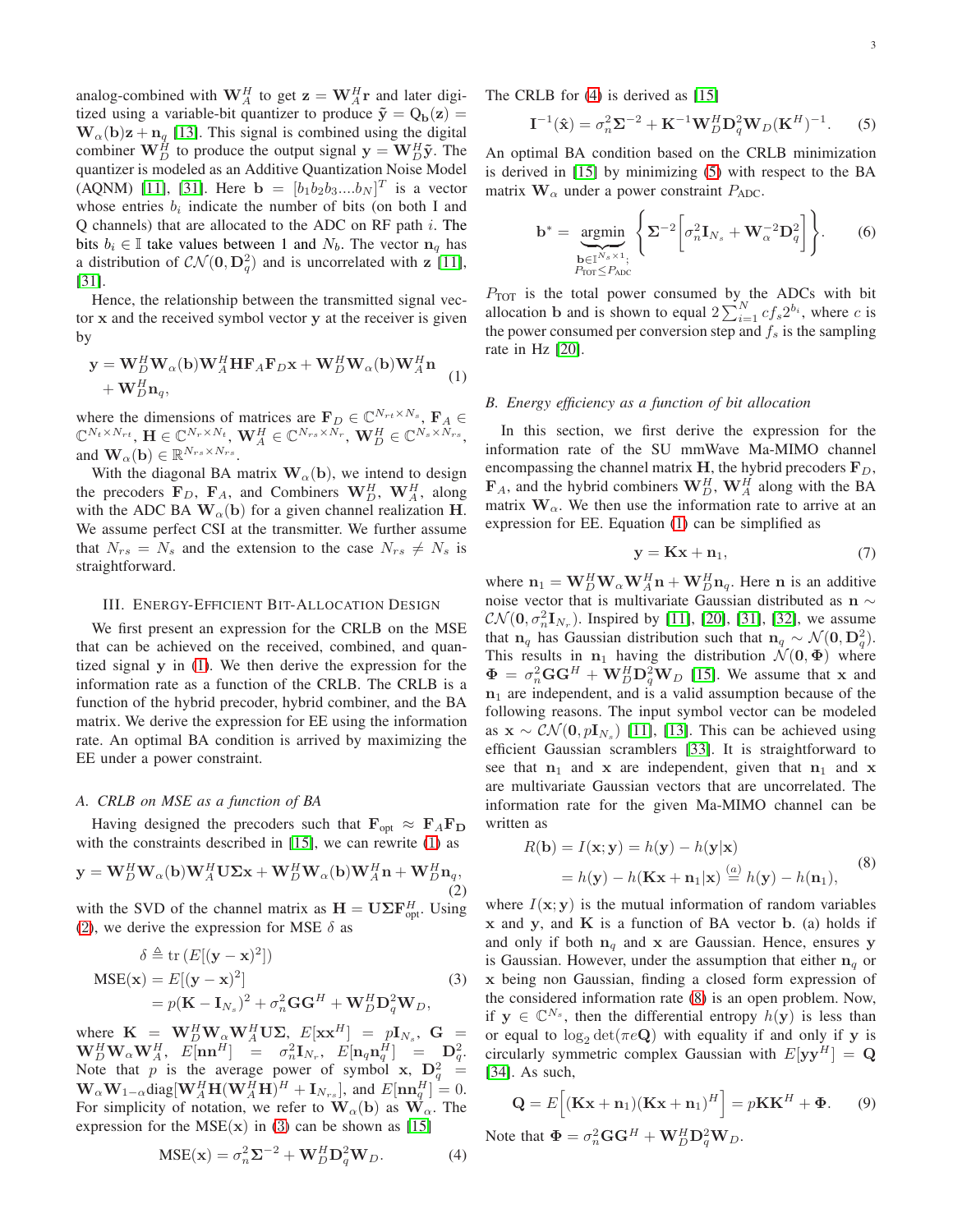Thus, the differential entropies  $h(\mathbf{y})$  and  $h(\mathbf{n}_1)$  satisfy

$$
h(\mathbf{y}) \le \log_2 \det(\pi e \mathbf{Q}) = \log_2 \det \left( \pi e \left( p \mathbf{K} \mathbf{K}^H + \Phi \right) \right),
$$
  

$$
h(\mathbf{n}_1) \le \log_2 \det(\pi e \Phi).
$$
 (10)

We show that  $n_1$  is a circularly symmetric jointly Complex Gaussian vector using Theorem [1](#page-7-1) in the Appendix. Hence, we can write

$$
h(\mathbf{n}_1) = \log_2 \det(\pi e \Phi). \tag{11}
$$

Thus, the information rate  $I(x; y)$  achieved can be written as

<span id="page-3-0"></span>
$$
R(\mathbf{b}) = h(\mathbf{y}) - h(\mathbf{n}_1) \stackrel{(b)}{=} \log_2 \det(\pi e \mathbf{Q}) - \log_2 \det(\pi e \mathbf{\Phi})
$$

$$
= \log_2 \det \left( p \mathbf{K} \mathbf{K}^H \mathbf{\Phi}^{-1} + \mathbf{I}_{N_s} \right), \tag{12}
$$

where (b) follows from the assumption that the input symbol vector x is circular symmetric Gaussian vector that could be modeled as  $\mathbf{x} \sim \mathcal{CN}(\mathbf{0}, p\mathbf{I}_{N_s})$  [\[11\]](#page-8-10), [\[13\]](#page-9-0). It is straightforward to see that  $(12)$  is a general case of  $(17)$  in [\[9\]](#page-8-8) when the BA is infinite-bits on all ADCs. We simplify ([12](#page-3-0)) to write the information rate as

<span id="page-3-4"></span>
$$
R(\mathbf{b}) = \log_2 \det \left( p\mathbf{K}\mathbf{K}^H \boldsymbol{\Phi}^{-1} \mathbf{K}\mathbf{K}^{-1} + \mathbf{K}\mathbf{K}^{-1} \right)
$$
  
=  $\log_2 p^{N_s} \det \left( \mathbf{K}^H \boldsymbol{\Phi}^{-1} \mathbf{K} + \frac{1}{p} \mathbf{I}_{N_s} \right)$  (13)  
=  $N_s \log_2 p + \log_2 \det \left( (\mathbf{I}^{-1}(\hat{\mathbf{x}}))^{-1} + \frac{1}{p} \mathbf{I}_{N_s} \right).$ 

Note that  $I^{-1}(\hat{x})$  is the CRLB (15) in [\[15\]](#page-9-14) achieved by the MSE  $\delta$  in [\(3\)](#page-2-3). Now, we define EE as a function of BA as [\[35\]](#page-9-20)

<span id="page-3-1"></span>
$$
\eta_{EE}(\mathbf{b}) = \frac{R(\mathbf{b})}{p(\mathbf{b})} \text{ (bits/Hz/Joule)}
$$
  
= 
$$
\frac{N_s \log_2 p + \log_2 \det \left( (\mathbf{I}^{-1}(\hat{\mathbf{x}}))^{-1} + \frac{1}{p} \mathbf{I}_{N_s} \right)}{P_T + P_R + 2 \sum_{i=1}^N c f_s 2^{b_i}},
$$
(14)

where  $p(\mathbf{b})$  is the total power consumed. Here  $P_T$ ,  $P_R$  are the power consumed at the transmitter and receiver respectively. The net ADC power consumption is  $(2\sum_{i=1}^{N}cf_{s}2^{\tilde{b}_{i}})$ . The expression for  $p(\mathbf{b})$  can be effectively written as

$$
p(\mathbf{b}) = 2cf_s \times (\frac{P_T + P_R}{2cf_s} + \sum_{i=1}^{N} 2^{b_i}).
$$
 (15)

The transmitter power can be modeled as  $P_T = \frac{P_{\text{out}}}{\eta_{PA}} + P_{\text{CIR}}$ [\[1\]](#page-8-0), [\[2\]](#page-8-1). The terms  $P_{\text{out}}$ ,  $\eta_{PA}$ , and  $P_{\text{CIR}}$  represent the transmit power, efficiency of the power amplifier, and basestation circuit power respectively. The receiver power is modeled as  $P_R = N_r N_s P_{PS} + N_r P_{LNA} + N_s P_{VCO}$ . The terms  $P_{PS}$ ,  $P_{LNA}$ , and  $P_{VCO}$  correspond to the power consumed by a single device phase shifter, Low Noise Amplifier and local oscillator respectively [\[9\]](#page-8-8).

It is to be noted that the power consumption attributed towards the BA algorithm itself is highly hardware and implementation dependent. To this effect, we consider the computational analysis of the proposed algorithm in terms of number of multiplications and additions, which is discussed in Section [VI.](#page-5-0)

## *C. Hybrid combiner structure*

Phase shifters or splitters impose constraints on the design of the analog combiner  $\mathbf{W}_{A}^{H}$  [\[9\]](#page-8-8). We express the constrained analog combiner as  $\tilde{\mathbf{W}}_A^H$ . The digital combiner compensates the imperfections in the analog combiner, that is  $W_A^H$  =  $W_D \tilde{W}_A^H$  (20) in [\[15\]](#page-9-14). We design the constrained analog combiner  $\tilde{\mathbf{W}}_A^H$  and the digital combiner  $\mathbf{W}_D$ , such that  $\mathbf{W}_A^H = \mathbf{U}^H = \mathbf{W}_D \tilde{\mathbf{W}}_A^H$ . This is obtained by solving the optimization problem using method described in [\[36\]](#page-9-21).

$$
(\tilde{\mathbf{W}}_{A}^{opt}, \mathbf{W}_{D}^{opt}) = \underbrace{\text{argmin}}_{\tilde{\mathbf{W}}_{A}, \mathbf{W}_{D}} \|\mathbf{U} - \tilde{\mathbf{W}}_{A} \mathbf{W}_{D}^{H}\|_{F},
$$
\n
$$
\text{such that } \tilde{\mathbf{W}}_{A} \in \mathcal{W}_{RF}, \|\mathbf{W}_{D}^{H}\tilde{\mathbf{W}}_{A}\|_{F}^{2} = N_{s}
$$
\n(16)

 $W_{RF}$  is the set of all possible analog combiners architecture based on phase shifters. This includes all possible  $N_r \times N_s$ matrices with constant magnitude entries.

## *D. Maximizing the EE*

Let  $b^*$  be the optimal BA that maximizes the EE in  $(14)$ , where

$$
\eta_{EE}(\mathbf{b}) = \max_{\mathbf{b}^*, P_{\text{TOT}} \le P_{\text{ADC}}} \left\{ \frac{N_s \log_2 p + \log_2 \det \left( (\mathbf{I}^{-1}(\hat{\mathbf{x}}))^{-1} + \frac{1}{p} \mathbf{I}_{N_s} \right)}{p(\mathbf{b})} \right\}.
$$
\n(17)

Thus **b**<sup>\*</sup> is derived as

<span id="page-3-2"></span>
$$
\mathbf{b}^* = \underset{\substack{\mathbf{b} \in \mathbb{I}^{N_s \times 1}, \\ P_{\text{TOT}} \le P_{\text{ADC}}}}{\operatorname{argmax}} \left\{ \frac{1}{p(\mathbf{b})} \log_2 \det \left( (\mathbf{I}^{-1}(\hat{\mathbf{x}}))^{-1} + \frac{1}{p} \mathbf{I}_{N_s} \right) \right\}.
$$
\n(18)

By substituting  $\bf{K}$  into ([5](#page-2-5)) and by designing the structure of the hybrid combiner as described earlier, we can simplify the expression for CRLB as

$$
\mathbf{I}^{-1}(\hat{\mathbf{x}}) = \sigma_n^2 \Sigma^{-2} +
$$
  
\n
$$
\Sigma^{-1} \mathbf{U}^H (\mathbf{W}_A^H)^{-1} \mathbf{W}_\alpha^{-1} \mathbf{D}_q^2 \mathbf{W}_\alpha^{-1} \mathbf{W}_A^{-1} \mathbf{U} \Sigma^{-1}
$$
 (19)  
\n
$$
= \sigma_n^2 \Sigma^{-2} + \Sigma^{-2} \mathbf{W}_\alpha^{-2} \mathbf{D}_q^2.
$$

We now compute the Inverse of CRLB  $(I^{-1}(\hat{x}))^{-1}$  as

$$
\left(\mathbf{I}^{-1}(\hat{\mathbf{x}})\right)^{-1} = \left(\sigma_n^2 \Sigma^{-2} + \Sigma^{-2} \mathbf{W}_{\alpha}^{-2} \mathbf{D}_q^2\right)^{-1}
$$

$$
= \text{diag}\left(\frac{\sigma_1^2}{\sigma_n^2 + g(b_1)l_1}, \cdots, \frac{\sigma_{N_s}^2}{\sigma_n^2 + g(b_{N_s})l_{N_s}}\right),\tag{20}
$$

Substituting  $(\mathbf{I}^{-1}(\hat{\mathbf{x}}))$ <sup>-1</sup> in ([18](#page-3-2)), we have

<span id="page-3-3"></span>
$$
\mathbf{b}^* = \underset{\substack{\mathbf{b} \in \mathbb{I}^{N_s \times 1},\\P_{\text{TOT}} \le P_{\text{ADC}}}}{\text{argmax}} \frac{1}{p(\mathbf{b})} \sum_{i=1}^{N_s} \left\{ \log_2 \left( q(b_i) + 1 \right) \right\},\tag{21}
$$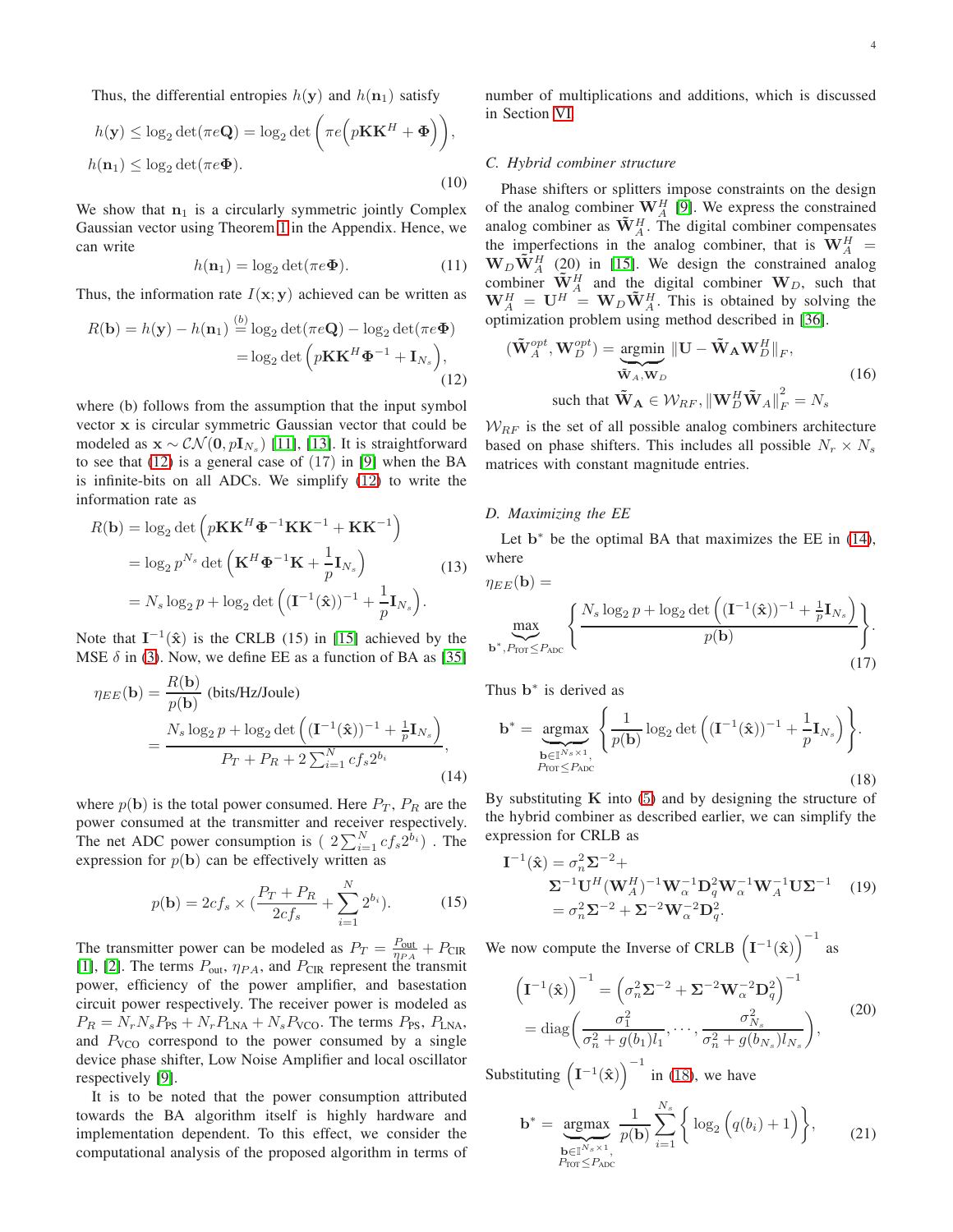where  $q(b_i) = \frac{p\sigma_i^2}{\sigma_n^2 + g(b_i)l_i}$ . The term  $\log_2(q(b_i) + 1)$  can be expanded for two scenarios given below.

*Case 1:* For the case of  $0 \le q(b_i) < 1$ , we have  $\log_2(q(b_i) +$  $1\big) \simeq \frac{q(b_i)}{\ln 2}$  $1\big) \simeq \frac{q(b_i)}{\ln 2}$ . For proof refer to Lemma 1 in the Appendix. Thus, the maximization in [\(21\)](#page-3-3) can be written as

$$
\mathbf{b}^* = \underbrace{\underset{\mathbf{b} \in \mathbb{I}^{N_s \times 1}}{\operatorname{argmax}}}{\underset{P_{\text{TOT}} \le P_{\text{ADC}}}{\sum} \frac{1}{p(\mathbf{b})} \sum_{i=1}^{N_s} \frac{p\sigma_i^2}{\sigma_n^2 + g(b_i)l_i}}.
$$
 (22)

*Case 2:* For the case  $1 \leq q(b_i) < \infty$ , we show that  $\log_2(q(b_i)+1)=$  $\sqrt{ }$  $1 - \frac{1}{q(b_i)}$  $\setminus$  $P + L(p, \sigma_i^2, \sigma_n^2)$ . For proof

refer to Lemma [2](#page-8-12) in the Appendix. P and  $L(p, \sigma_i^2, \sigma_n^2)$  are independent of  $b_i$ . Hence, the maximization in [\(21\)](#page-3-3) can be simplified to

$$
\mathbf{b}^* = \underset{\substack{\mathbf{b} \in \mathbb{I}^{N_s \times 1},\\P_{\text{TOT}} \le P_{\text{ADC}}}}{\text{argmax}} \frac{1}{p(\mathbf{b})} \sum_{i=1}^{N_s} \left(1 - \frac{1}{q(b_i)}\right) \tag{23}
$$

Combining the two scenarios, the  $b^*$  that guarantees optimal EE performance under a power constraint  $p(\mathbf{b}^*) \leq P_{ADC}$  can be written as

<span id="page-4-2"></span>
$$
\mathbf{b}^* = \underset{\substack{\mathbf{b} \in \mathbb{I}^{N_s \times 1}, \\ P_{\text{TOT}} \le P_{\text{ADC}}}}{\text{argmax}} \frac{1}{p(\mathbf{b})} \left\{ \sum_{b_i \in \mathcal{X}} q(b_i) + \sum_{b_i \in \mathcal{Y}} \left( 1 - \frac{1}{q(b_i)} \right) \right\},\tag{24}
$$

where  $\mathcal{X} = \{b_i \mid q(b_i) < 1\}, \mathcal{Y} = \{b_i \mid q(b_i) \geq 1\},\$ and  $|\mathcal{X}|+|\mathcal{Y}|=N_s.$ 

#### IV. BIT ALLOCATION ALGORITHM

<span id="page-4-0"></span>We propose two algorithms to solve the optimal EE condition derived in [\(24\)](#page-4-2): *(i)* An algorithm that ensures optimal BA *(ii)* A simulated annealing based heuristic technique yielding near-optimal solution. We described the algorithms below.

# *A. Algorithm for optimal solution (Q-search)*

The term  $q(b_i) = \frac{p\sigma_i^2}{\sigma_n^2 + g(b_i)l_i}$  is evaluated and stored. Here,  $\sigma_i$  is the diagonal element of  $\Sigma$ ,  $\sigma_n^2$  is the noise power,  $g(b_i) = \frac{f(b_i)}{1 - f(b_i)}$  where  $f(b_i)$  is depends on the quantization error on the  $i^{th}$  RF path [\[13\]](#page-9-0). The values for  $f(b_i)$  are indicated in [\[20\]](#page-9-3) and  $l_i$  is the  $i^{th}$  element of  $\text{diag}(\mathbf{I}_{N_s} + \mathbf{W}_D^H \mathbf{\Sigma}^2 \mathbf{W}_D)$ . For a given  $N_s$  and  $N_b$ , we form a set  $B_{set}$  of all possible  $\mathbf{b}_i$ 's that satisfy the ADC power budget  $P_{ADC}$ .

$$
B_{\text{set}} \triangleq \left\{ \mathbf{b}_{j} = [b_{j1}, b_{j2}, \dots, b_{jN_{s}}]^{T} \text{ for } 0 \leq j < N_{b}^{N_{s}} \mid 1 \leq b_{ji} \leq N_{b} \text{ and } \sum_{i=1}^{N_{s}} cf_{s} 2^{b_{ji}} \leq P_{\text{ADC}} \right\}.
$$
\n
$$
(25)
$$

We call this the Q-search method as described in Algorithm [1](#page-4-3).

$$
{}^{1}p = -\log_2(2cf_s) - \log_2\left(\frac{P_T + P_R}{2cf_s} + \sum_{i=1}^{N_s} 2^{b_i}\right).
$$
  
<sup>2</sup> $\log_2()$  is indexed using lookup table [37]

# <span id="page-4-3"></span>Algorithm 1 Q-search Algorithm

1: **procedure** Q-SEARCH( $B_{\text{set}}, N_s, Q(N_b, N_s)$ ,Ptot(sizeof( $B_{\text{set}}$ )))<br>2:  $B_{\text{set}} \leftarrow$  Solution Space  $B_{\text{set}} \leftarrow$  Solution Space 3:  $N_s \leftarrow$  Number of RF paths 4:  $Q(N_b, N_s) \leftarrow$  Table precomputed using [\(24\)](#page-4-2).<br>5: Ptot(sizeof( $B_{\text{set}}$ ))  $\leftarrow$  Table of  $-\log_2(p(\mathbf{b}_i))$ 5: Ptot(sizeof( $B_{\text{set}}$ ) ← Table of  $-\log_2(p(\mathbf{b}_j)) \forall \mathbf{b}_j \in B_{\text{set}}$ . 6: **for**  $j=0$ ;  $j++$ ; until  $j$  < size of  $(B_{set})$  do 7:  $\parallel \qquad \mid m \leftarrow \sum_{i=1}^{N_s} \mathbf{Q}(\mathbf{b}_j(i), i)$ 8:  $\begin{array}{|c|c|c|} \hline \end{array}$  1  ${}^1p \leftarrow \text{Ptot}(\mathbf{b}_j)$ 9:  $\begin{pmatrix} 2K_f(b_j) \leftarrow \text{SHIFTLET}(1, (\log_2(m) + p)) \end{pmatrix}$ 10: end for 11:  $index \leftarrow max(K_f)$ 12:  $\mathbf{b}^* \leftarrow B_{\text{set}}$  at *index* 13: return b<sup>\*</sup> ⊲ Optimal Bit Allocation Vector 14: end procedure **procedure** COMPUTEQ( $p, \sigma_n^2$ , $S(N_s), g(N_b), l(N_s), N_b, N_s)$ 2:  $p \leftarrow$  Received Signal Power  $\sigma_n^2 \leftarrow$  Noise Power 4:  $S(N_s) \leftarrow$  Table of the square of the singular Values of H.  $g(N_b)$  ← Table of quantization Errors  $\triangleright$  Refer [\[15\]](#page-9-14), [\[20\]](#page-9-3) 6:  $\hat{l}(N_s) \leftarrow$  Table containing diag( $\mathbf{I}_{N_s} + \mathbf{W}_D^H \mathbf{\Sigma}^2 \mathbf{W}_D$ )  $N_b \leftarrow ADC$  bit range 8:  $N_s \leftarrow$  Number of RF paths for i=1; i++; until i $\leq N_s$  do 10: **for**  $b_i=1$ ;  $b_i++$ ; until  $b_i \leq N_b$  **do** 12:  $\begin{array}{c|c} | & q \leftarrow & \frac{p\sigma_i^2}{\sigma_n^2 + g(b_i)l(i)} \\ | & q \leftarrow & \frac{p\sigma_i^2}{\sigma_n^2 + g(b_i)l(i)} \\ | & Q(b_i, i) \leftarrow q \text{ if } q < 1 \end{array}$  $\mathrm{Q}(b_i, i) \leftarrow \left(1 - \frac{1}{q}\right)$ if  $q \geq 1$ 14: **end for** end for 16: **return**  $Q(N_b, N_s)$ end procedure

## *B. Simulated annealing*

The SA is a metaheuristic technique used to solve global optimization problems. While it does not guarantee an optimal solution, tuning its parameters such as the cooling factor can ensure near-optimal solutions [\[38\]](#page-9-23). The SA algorithm has a reduced complexity compared to the Q-search method and is discussed in Section [VI.](#page-5-0) The details of the Algorithm [2](#page-5-1) presented below can be found in [\[38\]](#page-9-23).

#### V. SIMULATIONS AND RESULTS

<span id="page-4-1"></span>We simulate the mmWave channel using the NYUSIM channel simulator for two channel scenarios. In one, we have 2 dominant scatters, and in other we have one dominant scatter [\[39\]](#page-9-24). The parameter configurations for the simulations is given in Table [I](#page-5-2). We consider  $N_b = 4$ ,  $N_s = 8$ , and  $N_s = 12$  in our simulations. We run the simulations to evaluate the EE  $(\eta_{EE})$  derived in [\(14\)](#page-3-1) (Figures [2-5\)](#page-6-0), and the information rate R derived in [\(13\)](#page-3-4) (Figures [6-9\)](#page-6-0) at various SNRs for  $N_s = 8$ and  $N_s = 12$ . Monte-Carlo simulations are run with 1-bit ADCs (represented using lines-(a)) and 2-Bit ADCs (line-(b)) across all RF paths. The simulations are also run using the proposed Q-Search (line-(d)), SA (lines-(e) and (f)), and ES  $(line-(c))$  method.

The Q-search Algorithm always yields the optimal BA. That is, the BA solution evaluated using the proposed Q-search method is exactly the same as that of the ES method. The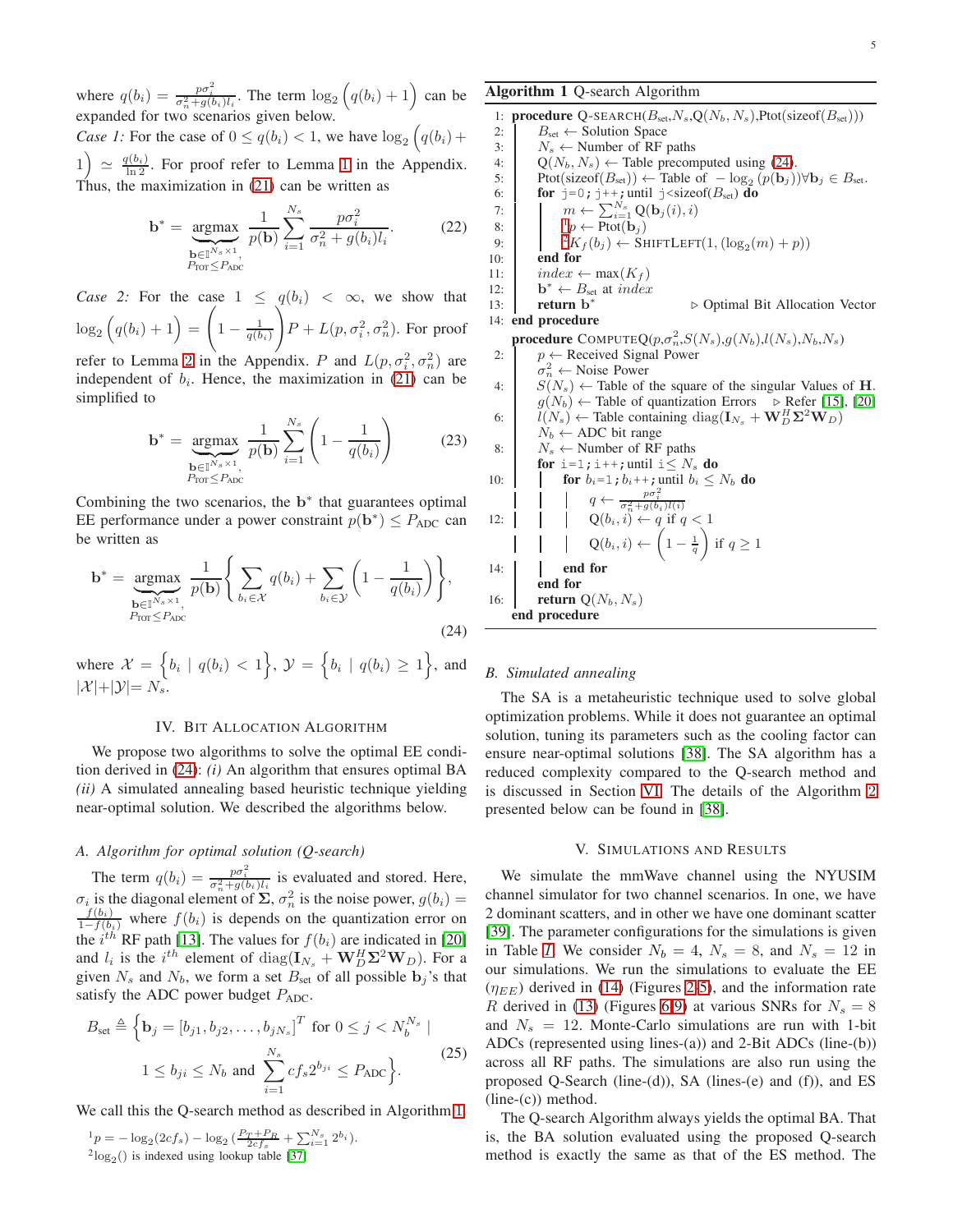# <span id="page-5-1"></span>Algorithm 2 Simulated Annealing

1: procedure  $\text{SA}(B_{\text{set}}, N_s, \text{Q}(N_b, N_s), \text{P}(\text{sizeof}(B_{\text{set}})), T_0, r, m)$ 2:  $N_s \leftarrow$  Number of spatial-multiplexed paths 3:  $B_{\text{set}} \leftarrow$  Solution Space 4:  $Q(N_b, N_s) \leftarrow$  Table precomputed using [\(24\)](#page-4-2).<br>5:  $P(sizeof(B_{set})) \leftarrow$  Precomputed total power  $P(\text{sizeof}(B_{\text{set}})) \leftarrow \text{Precomputed total power } \forall \mathbf{b}_j \in B_{\text{set}}.$ 6:  $T_0 \leftarrow$  Initial Temperature 7:  $r \leftarrow$  Cooling factor 8:  $m \leftarrow$  Number of searches at a given temperature  $t \leftarrow T_0$  Initialize Temperature  $t \leftarrow T_0$  Initialize Temperature 10:  $\mathbf{b}_{test} \leftarrow$  Select a initial solution from  $B_{set}$ 11:  $\cos t \leftarrow \frac{1}{\mathbf{P}(\mathbf{b}_{test})} \sum_{i=1}^{N_s} \mathbf{Q}(\mathbf{b}_{test}(i), i)$ 12:  $(c_{opt}, \mathbf{b}^*) \leftarrow (cost, \mathbf{b}_{test})$ 13: while  $t > 1.0$  do 14:  $\int$  for m times do 15: **b**<sub>new</sub> ← SearchNeighbour( $\mathbf{b}_{test}, B_{set}$ ) 16:  $\begin{array}{|c|c|c|}\n\hline\n1 & c_{new} \leftarrow & \frac{1}{P(\mathbf{b}_{test})} \sum_{i=1}^{N_s} \mathbf{Q}(\mathbf{b}_{new}(i), i)\n\end{array}$ 17:  $\begin{vmatrix} \frac{\delta}{\epsilon} & -\cos t \\ 0 & \frac{\delta}{\epsilon} \end{vmatrix}$ 18:  $P_a \leftarrow 1+e^{-\frac{\delta}{t}}$ 19: **if**  $rand() \leq P_a$  **then**  $\triangleright rand() \sim \mathcal{U}(0, 1)$ 20:  $\left\{ \qquad \right\}$   $\left( cost, \mathbf{b}_{test} \right) \leftarrow \left( c_{new}, \mathbf{b}_{new} \right)$ 21: **if**  $c_{new} > c_{ont}$  then 22:  $\begin{vmatrix} \cdot & \cdot \\ \cdot & \cdot \end{vmatrix}$   $(c_{opt}, \mathbf{b}^*) \leftarrow (c_{new}, \mathbf{b}_{new})$  $23:$   $\begin{array}{|c|c|c|c|c|} \hline \end{array}$  end if  $24:$   $\blacksquare$  end if  $25:$  | | end for 26:  $t \leftarrow rT$  $27:$  end while 28: return b<sup>\*</sup> ⊲ Optimal bit allocation vector 29: end procedure procedure SEARCHNEIGHBOUR $(b_{test}, B_{set})$ 2:  $\mathbf{b}_{test} \leftarrow$  Current solution  $B_{\text{set}} \leftarrow$  Solution space 4:  $\begin{array}{c} \n\text{b}_{new} \leftarrow \text{LookupNewSolution}(randn(), \mathbf{b}_{test}) \\
\text{return } \mathbf{b}_{new} \leftarrow \text{Newton}(randn(), \mathbf{b}_{test})\n\end{array}$ ⊳ Return new solution 6: end procedure

performance of the SA Algorithm with cooling factors 0.9 and 0.5 are indicated using the lines (e) and (f), respectively. We observe that the BA solution evaluated using SA is nearoptimal with significantly reduced computational complexity compared to the Q-search method. The computational complexity analysis for these methods are discussed in Section [VI](#page-5-0) and summarized in Table [II.](#page-7-3)

<span id="page-5-2"></span>

| <b>Parameters</b>               | Value/Type                  |
|---------------------------------|-----------------------------|
| Frequency                       | 28Ghz                       |
| Environment                     | Line of sight               |
| T-R seperation                  | 100m                        |
| TX/RX array type                | ULA                         |
| Num of TX/RX elements $N_t/N_r$ | 64/128                      |
| TX/RX antenna spacing           | $\lambda/2$                 |
| $\eta_{\text{PA}}$              | 40%                         |
| $P_{\text{CIR}}$                | 10W                         |
| $P_{PS}$                        | 50mW                        |
| $P_{\text{LNA}}$                | 70mW                        |
| $P_{VCO}$                       | 15mW                        |
| $\epsilon$                      | 1432fJ/conversion step [40] |
| Sampling Frequency              | 400Mhz                      |

TABLE I: Channel parameters for NYUSIM model [\[39\]](#page-9-24).

# <span id="page-5-0"></span>VI. COMPUTATIONAL COMPLEXITY ANALYSIS

In this section, we evaluate the computational complexity in terms of the number of multiplications and additions for the following Algorithms *(i)* ES BA *(ii)* proposed Q-search method *(iii)* proposed SA Algorithm with two cooling factors. *(i)* ES Bit-Allocation: It can be seen that ES BA requires  $\gamma(N_s^2 + 2N_s)$  complex multiplications,  $3N_s^2$  real multiplications, and  $\gamma(N_s(N_s - 1) + N_s)$  complex additions. Here  $\gamma$ is the number of EE  $(\eta_{EE})$  evaluations and is approximately the cardinality of  $B_{\text{set}}$ , which is  $N_b^{N_s}$ . Thus ES BA has a multiplicative and additive complexity of  $O(N_b^{N_s})$  and thus is NP-Hard.

*(ii)* Q-search Method: The term  $q(b_i)$  in [\(24\)](#page-4-2) is precomputed for given  $N_b$  and  $N_s$ . This consists of a table of  $N_b \times N_s$ real values  $Q(N_b, N_s)$ . This requires the computation of  $l_i = \text{diag}[\mathbf{W}_D^H \Sigma^2 \mathbf{W}_D + \mathbf{I}_{N_s}]$  that require in  $3N_s^2$  real multiplications and  $2N_s^2 + N_s(N_s - 1)$  real additions. To compute  $K_f(\mathbf{b}_i)$  and Ptot() as described in Algorithm [1](#page-4-3) for all BA's in  $B_{\text{set}}$  we require  $2\mu(N_s + 1)$  real additions. Thus, a total of  $3N_s^2+3N_sN_b$  real multiplications and  $3N_s^2+N_sN_b+\mu(N_s-1)$ real additions are required. Here  $\mu$  is the number of evaluations of  $K_f(\mathbf{b}_i)$ , which is approximately the cardinality of  $B_{\text{set}}$ , which is  $N_b^{N_s}$ .

The table consisting of the term  $-\log_2(2cf_s)$  –  $\log_2(\frac{P_T+P_R}{2cf_s}+\sum_{i=1}^{N_s}2^{b_i})$  is precomputed and stored as Ptot() for all  $\overrightarrow{BA}$ 's in  $B_{set}$ . This only requires additions and no multiplications. The term  $\frac{P_T + P_R}{2cf_s}$  is independent of BA. The term  $\sum_{i=1}^{N_s} 2^{b_i}$  is effectively computed as  $\sum_{i=1}^{N_s}$  SHIFTLEFT $(1, b_i)$ . The  $log_2()$  can be performed using shift operation and a lookup table [\[37\]](#page-9-22). The ratio  $\frac{R(b)}{p(b)}$  is computed without multiplication as illustrated on the line-9 of Algorithm [1.](#page-4-3) Thus Qsearch method suffers from considerable additive complexity of  $O(N_b^{N_s})$ . However, it has an order of magnitude reduction in multiplicative complexity, which is  $O(N_s^2)$  compared to ES BA. Besides, the Q-search method requires only real multiplications.

*(iii)* SA Algorithm: The terms  $Q(N_b, N_s)$  and Ptot() is precomputed and stored similar to the Q-search method. Thus resulting in  $3N_s^2$  real multiplications and  $2N_s^2 + N_s(N_s - 1)$ real additions. However, in SA the  $K_f(\mathbf{b}_j)$  is not evaluated for all  $b_j^s \in B_{\text{set}}$  as in Q-search method. The number of evaluations ( $\mu$ ) of  $K_f({\bf b}_j)$  depends on the initial temperature  $T_0$  and the cooling factor r. From Algorithm [2,](#page-5-1) it can be seen that  $\mu = \left\lceil \frac{\log \frac{1}{T}}{\log r} \right\rceil$  and this results in  $m \left\{ \left\lceil \frac{\log \frac{1}{T}}{\log r} \right\rceil + 1 \right\} (2N_s + 5)$ real additions. Here  $m$  is the number of search at a given temperature  $t$ . Hence, the additive complexity of SA can be tuned to  $O(N_s^D)$  using the parameters T and r. The complexity degree of  $N_s$  is D and can be derived using the relationship  $T \triangleq r^{-N_s^{D-1}}$ . In our simulations, we fix T and set  $r = 0.9$  and  $r = 0.5$  that correspond to additive complexity of  $O(N_s^3)$  and  $O(N_s^2)$ , respectively. The generation of random numbers is carefully designed and has  $O(1)$  complexity. The computation of the acceptance probability  $P_a$ , which is a sigmoid function is a lookup table with  $O(1)$ . In conclusion, the SA Algorithm has a real-multiplication complexity of  $O(N_b^2)$  and an additive complexity that depends on the initial temperature  $T$  and cooling factor  $r$ .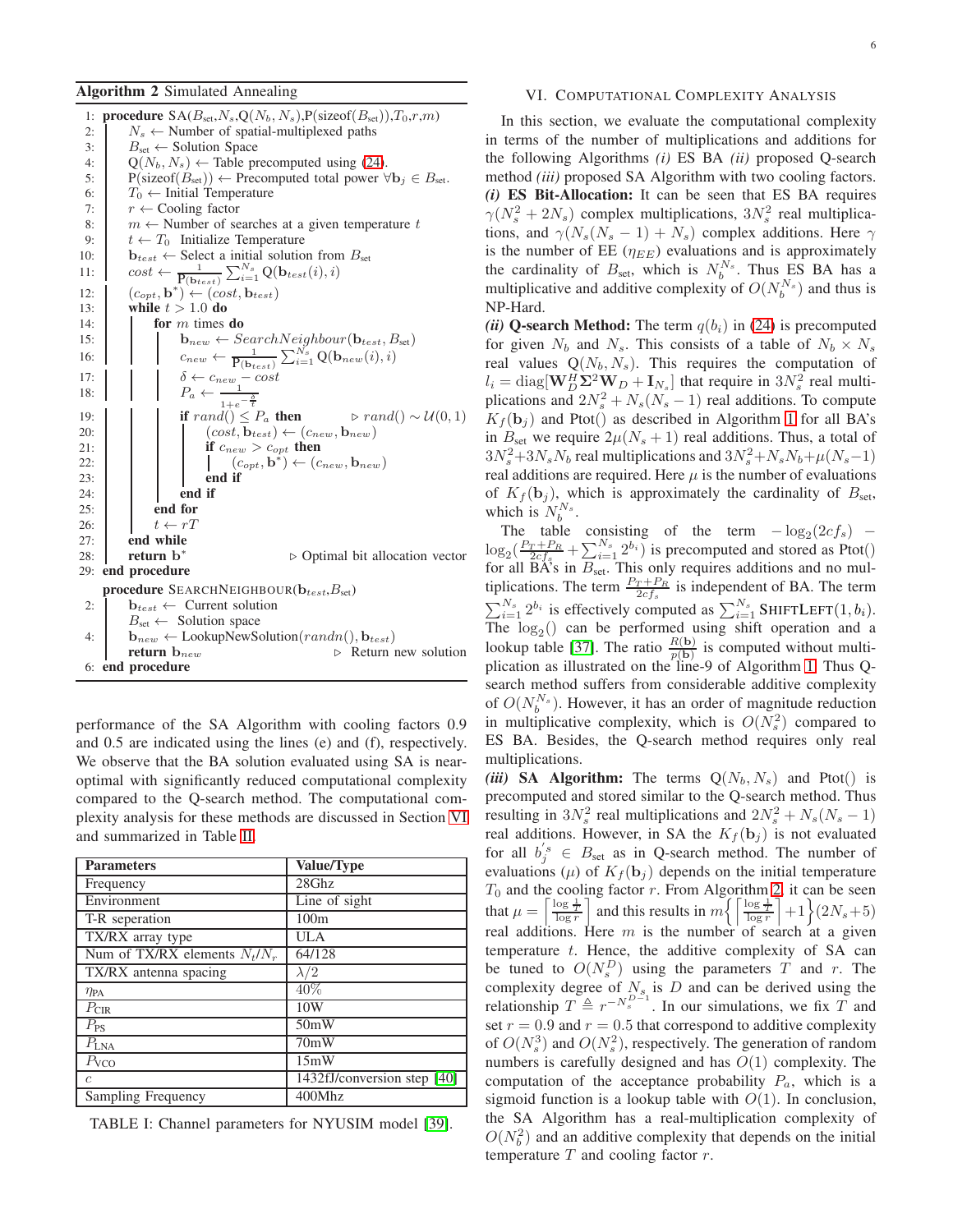<span id="page-6-0"></span>

Fig. 2: Energy efficiency vs. SNR for  $N_s = 8$  with 2 dominant scatterers.



Fig. 4: Energy efficiency vs. SNR for  $N_s = 8$  with a single dominant scatterer.



Fig. 6: Information rate vs. SNR for  $N_s = 8$  with 2 dominant scatterers.



Fig. 8: Information rate vs. SNR for  $N_s = 8$  with a single dominant scatterer.



Fig. 3: Energy efficiency vs. SNR for  $N_s = 12$  with 2 dominant scatterers.



Fig. 5: Energy efficiency vs. SNR for  $N_s = 12$  with a single dominant scatterer.



Fig. 7: Information rate vs. SNR for  $N_s = 12$  with 2 dominant scatterers.



Fig. 9: Information rate vs. SNR for  $N_s = 12$  with a single dominant scatterer.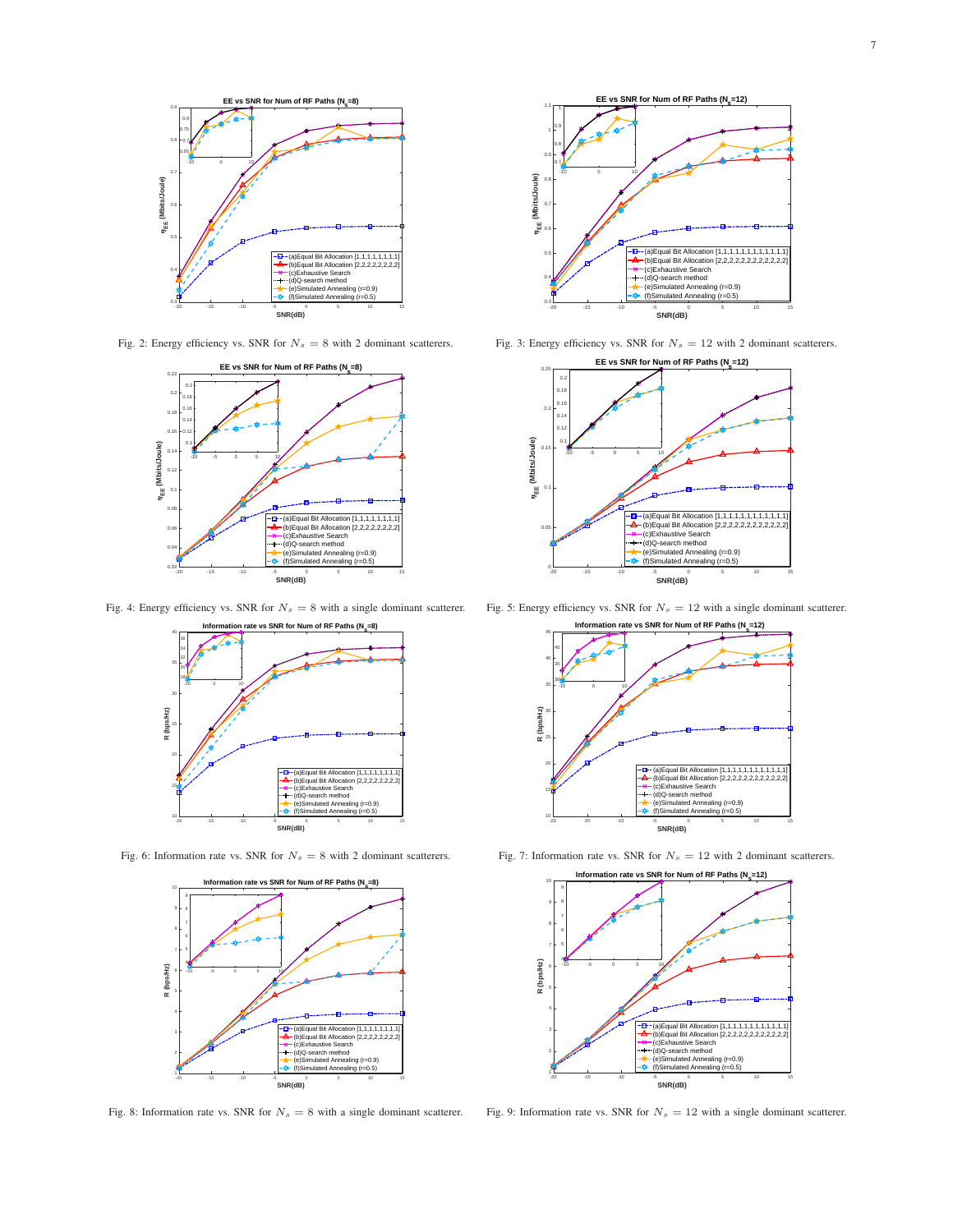<span id="page-7-3"></span>

|         | Number of complex multiplications        |                                          |                                               |                                            |
|---------|------------------------------------------|------------------------------------------|-----------------------------------------------|--------------------------------------------|
| $N_{s}$ | Exhaustive Search $O(N_h^{N_s})$<br>High | Q-search method $O(N_s^2)$<br>Low        | Sim. Annealing $(r=0.9)$<br>$O(N_s^2)$ Low    | Sim. Annealing $(r=0.5)$<br>$O(N_s^2)$ Low |
| 8       | 1,502,400<br>$192^{\frac{5}{2}}$         | $288^{\S}$                               | $288^{\frac{5}{3}}$                           | $288^{\frac{5}{3}}$                        |
| 12      | 223,865,040<br>$432^{\frac{5}{3}}$       | $576^{\frac{5}{3}}$                      | $576^{\frac{5}{3}}$                           | $576^{\frac{5}{3}}$                        |
| $N_{s}$ | Number of complex additions              |                                          |                                               |                                            |
|         | Exhaustive Search $O(N_h^{N_s})$<br>High | Q-search method $O(N_h^{N_s})$<br>Medium | Sim. Annealing $(r=0.9)$<br>$O(N_s^3)$ Medium | Sim. Annealing $(r=0.5)$<br>$O(N_s^2)$ Low |
| 8       | 1.218.822                                | $30,272^{\dagger}$                       | $2,916^{\dagger}$                             | $396^{\dagger}$                            |
| 12      | 193,616,609                              | $3,198,552^{\dagger}$                    | $6,516^{\dagger}$                             | $780^{\dagger}$                            |

§ Real multiplications.† Real additions

TABLE II: Computational complexity in terms of total number of multiplications and additions.

## VII. CONCLUSION

<span id="page-7-0"></span>For a given power budget, an EE-optimal receiver with reduced computational complexity is crucial to meet the targets set by the 5G standards in terms of the network energy efficiency and spectral efficiency. In this paper, we propose an EE-optimal BA algorithm whose solution is precisely the same as the exhaustive search, with an order of magnitude improvement in multiplicative complexity. Also, we propose a heuristic algorithm using simulated annealing, whose parameters can be tuned to trade off EE optimality with computational complexity. Both algorithms are based on our optimal EE conditions expressed as a function of BA under a power constraint. We analyze the computational complexities of the proposed methods against ES. The computational complexity of SA is significantly lower than the Q-search method. However, this comes at the cost of no optimality guarantees.

# APPENDIX

<span id="page-7-1"></span>**Theorem 1.** If  $\mathbf{n}_1 = \mathbf{W}_D^H \mathbf{W}_\alpha \mathbf{W}_A^H \mathbf{n} + \mathbf{W}_D^H \mathbf{n}_q$ , where  $\mathbf{n}_1$ *is*  $\mathbf{n} \sim \mathcal{CN}(\mathbf{0}, \sigma_n^2 \mathbf{I}_{N_s})$  *and*  $\mathbf{n}_q \sim \mathcal{N}(\mathbf{0}, \mathbf{D}_q^2)$  *with*  $\mathbf{D}_q^2 =$  $\mathbf{W}_{\alpha} \mathbf{W}_{1-\alpha}$ diag $[\mathbf{W}_A^H \mathbf{H} (\mathbf{W}_A^H \mathbf{H})^H + \mathbf{I}_{N_s}]$ , then it can be shown *that*  $n_1$  *is a circularly symmetric complex Gaussian (CSCG) vector. That is,*  $n_1 \sim \mathcal{CN}(0, \Phi)$ .

*Proof.* The condition for the random vector  $n_1$  to be CSCG is [\[41\]](#page-9-26)

$$
E[\mathbf{n}_1] = E[\mathbf{n}_1 \mathbf{n}_1^T] = \mathbf{0}.\tag{A.26}
$$

Here,  $E[\mathbf{n}_1 \mathbf{n}_1^T]$  is the pseudo-covariance. We first prove that  $n_q$  is CSCG distributed as  $n_q \sim \mathcal{N}(0, D_q^2)$ . Given  $D_q^2 =$  $E[\mathbf{n}_q \mathbf{n}_q^H] = \mathbf{W}_{\alpha} \mathbf{W}_{1-\alpha} \text{diag}[\mathbf{W}_A^H \mathbf{H}(\mathbf{W}_A^H \mathbf{H})^H + \mathbf{I}_{N_s}]; \text{ with}$  $\mathbf{W}_{\alpha}$ ,  $\hat{\mathbf{W}}_{1-\alpha}$  and  $\text{diag}[\mathbf{W}_A^H \mathbf{H}(\mathbf{W}_A^H \mathbf{H})^H + \mathbf{I}_{N_s}]$  being positive real diagonal matrices, effectively results in the covariance matrix  $\mathbf{D}_q^2$  being positive real diagonal.

A necessary and sufficient condition for a random vector  $n_q$ to be a CSCG random vector is that it has the form  $n_q = Aw$ where w is iid complex Gaussian, that is  $w \sim \mathcal{CN}(0, I_{N_s})$ and **A** is an arbitrary complex matrix [\[41\]](#page-9-26), [\[42\]](#page-9-27). Since  $\mathbf{D}_q^2$  is a positive real diagonal matrix, we can express

<span id="page-7-4"></span>
$$
\mathbf{n}_q = \mathbf{D}_q \mathbf{w},\tag{A.27}
$$

where  $\mathbf{w} \sim \mathcal{CN}(\mathbf{0}, \mathbf{I}_{N_s})$ . This leads to  $E[\mathbf{n}_q] = \mathbf{D}_q E[\mathbf{w}] = \mathbf{0}$ and  $E[\mathbf{n}_q \mathbf{n}_q^T] = \mathbf{D}_q E[\mathbf{w} \mathbf{w}^T] \mathbf{D}_q = \mathbf{0}$ . Hence  $\mathbf{n}_q$  is circularly symmetric jointly Gaussian random vector.  $n_q \sim \mathcal{CN}(0, D_q^2)$ . Using [\(A.27\)](#page-7-4), we can express  $n_1$  as

$$
\mathbf{n}_1 = \mathbf{W}_D^H \mathbf{W}_\alpha \mathbf{W}_A^H \mathbf{n} + \mathbf{W}_D^H \mathbf{D}_q \mathbf{w} \tag{A.28}
$$

Since we have n and w as i.i.d complex Gaussian vectors, we can write

$$
E[\mathbf{n}\mathbf{n}^T] = E[\mathbf{w}\mathbf{n}^T] = E[\mathbf{n}\mathbf{w}^H] = E[\mathbf{w}\mathbf{n}^H] = \mathbf{0},
$$
  
\n
$$
E[\mathbf{n}\mathbf{n}^H] = \sigma_n^2 \mathbf{I}_{N_s}, \ E[\mathbf{w}\mathbf{w}^H] = \mathbf{I}_{N_s}.
$$
\n(A.29)

Thus, we arrive at

$$
E[\mathbf{n}_1] = \mathbf{W}_D^H \mathbf{W}_\alpha \mathbf{W}_A^H E[\mathbf{n}] + \mathbf{W}_D^H \mathbf{D}_q E[\mathbf{w}] = 0.
$$
  
\n
$$
E[\mathbf{n}_1 \mathbf{n}_1^T] = \mathbf{G} E[\mathbf{n} \mathbf{n}^T] \mathbf{G}^T
$$
  
\n
$$
+ \mathbf{G} E[\mathbf{n} \mathbf{w}^T] \mathbf{D}_q \mathbf{W}_D + \mathbf{W}_D^T \mathbf{D}_q E[\mathbf{w} \mathbf{n}^T] \mathbf{G}^T
$$
  
\n
$$
+ \mathbf{W}_D^T \mathbf{D}_q E[\mathbf{w} \mathbf{w}^T] \mathbf{D}_q \mathbf{W}_D = 0.
$$
\n(A.30)

Also,

$$
E[\mathbf{n}_1 \mathbf{n}_1^H] = \mathbf{\Phi} = \mathbf{G}E[\mathbf{n}\mathbf{n}^H]\mathbf{G}^H + \mathbf{G}E[\mathbf{n}\mathbf{w}^H]\mathbf{D}_q\mathbf{W}_D
$$

$$
+\mathbf{W}_D^H \mathbf{D}_q E[\mathbf{w}\mathbf{n}^H]\mathbf{G}^H + \mathbf{W}_D^H \mathbf{D}_q E[\mathbf{w}\mathbf{w}^H]\mathbf{D}_q \mathbf{W}_D,
$$

$$
= \sigma_n^2 \mathbf{G} \mathbf{G}^H + \mathbf{W}_D^H \mathbf{D}_q^2 \mathbf{W}_D.
$$
(A.31)  
Thus,  $\mathbf{n}_1 \sim \mathcal{CN}(\mathbf{0}, \mathbf{\Phi})$  is a CSCG vector.

Thus,  $n_1 \sim \mathcal{CN}(0, \Phi)$  is a CSCG vector.

<span id="page-7-2"></span>**Lemma 1.** The term  $\log_2(q(b_i)+1)$  for  $0 \leq q(b_i) < 1$ , can *be approximated as*  $\log_2 \left( \overset{\cdot}{q}(b_i) + 1 \right) \approx \frac{\overset{\cdot}{q}(b_i)}{\ln 2}$ .

*Proof.* We can write:  $\log_2\left(\frac{p\sigma_i^2}{\sigma_n^2+g(b_i)l_i}+1\right) = \frac{1}{\ln 2}\ln\left(\frac{p\sigma_i^2}{\sigma_n^2+g(b_i)l_i}+1\right).$ 

We can approximate  $g(b_i)$  as  $c2^{-db_i}$ , where  $d = 2.0765$ ,  $c =$ 2.40667. For the sake of simplicity, we will replace the variable  $\mathbf{b} \in \mathbb{I}^{N_s \times 1}$  with  $\mathbf{x} \in \mathbb{R}^{\bar{N}_s \times 1}$ .<br>We will now define  $f(p(x_i)) = \ln\left(\frac{p\sigma_i^2}{\sigma_n^2 + c2^{dx_i}l_i} + 1\right)$ , where

$$
p(x_i) = \frac{p\sigma_i^2}{\sigma_n^2 + c2^{dx_i}l_i}
$$
. For a geometric series below, with a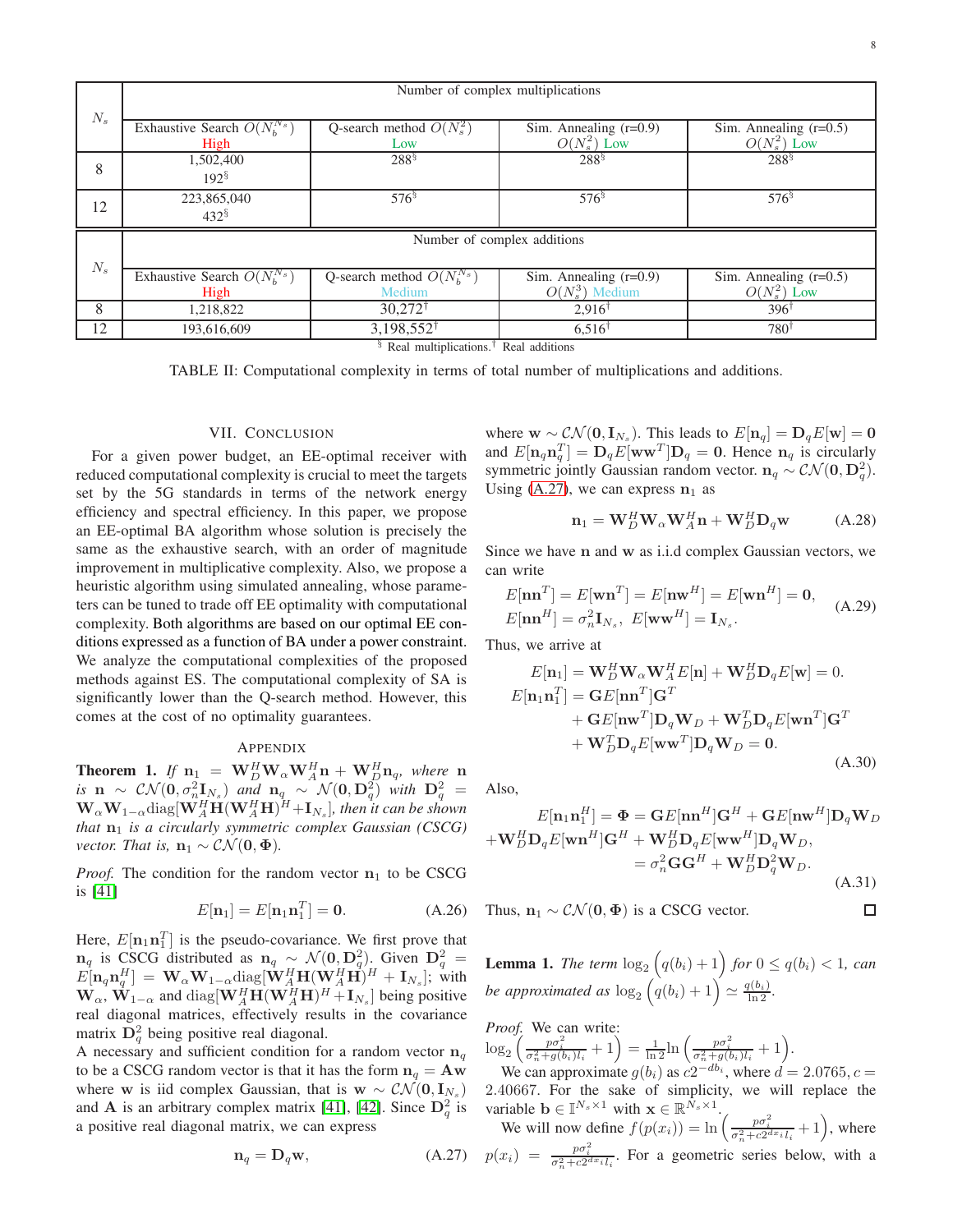common ratio of  $-p(x_i)$ , where  $0 \le p(x_i) < 1$ , we can write

<span id="page-8-14"></span>
$$
1 - p(x_i) + p(x_i)^2 - p(x_i)^3 + \ldots = \frac{1}{1 + p(x_i)}.\tag{A.32}
$$

<span id="page-8-13"></span>
$$
\ln(1 + p(x_i)) = \int \frac{1}{1 + p(x_i)} d(p(x_i)), \tag{A.33}
$$

substituting for  $\frac{1}{1+p(x_i)}$  into the integral in [A.](#page-8-14)33 from A.32, we have

$$
\ln(1+p(x_i)) = p(x_i) - \frac{p(x_i)^2}{2} + \frac{p(x_i)^3}{3} - \frac{p(x_i)^4}{4} + \dots
$$
 (A.34)

Given that  $0 \leq p(x_i) < 1$ , the higher powers of  $p(x_i)$  are negligible and thus the above series can be approximated as

$$
f(p(x_i)) \simeq p(x_i). \tag{A.35}
$$

By re-substituting variable  $\mathbf{x} \in \mathbb{R}^{N_s \times 1}$  with  $\mathbf{b} \in \mathbb{I}^{N_s \times 1}$ , we can effectively write

$$
\log_2\left(\frac{p\sigma_i^2}{\sigma_n^2 + g(b_i)l_i} + 1\right) \simeq \frac{1}{\ln 2} \left(\frac{p\sigma_i^2}{\sigma_n^2 + g(b_i)l_i}\right). \quad (A.36)
$$

<span id="page-8-12"></span>**Lemma 2.** It can be shown that  $\log_2(q(b_i) + 1) = (1 \frac{1}{q(b_i)}$   $P + L(p, \sigma_i^2, \sigma_n^2)$  for  $\infty > q(b_i) \geq 1$ , where the terms *P* and  $L(p, \sigma_i^2, \sigma_n^2)$  are not functions of  $b_i$ .

*Proof.* Consider the expansion for  $f(p(x_i))$  for  $\infty > p(x_i) \geq$ 1. We can approximate  $f(p(x_i))$  as

$$
f((p(xi)) = \ln (p(xi) + 1) \simeq \ln (p(xi)). \qquad (A.37)
$$

Rewriting  $f((p(x_i))$  as:

$$
f((p(x_i)) = -\ln\left(\frac{1}{p(x_i)}\right) \text{ for } 0 < \frac{1}{p(x_i)} \le 2;
$$
  

$$
f((p(x_i)) = -\ln\left(g(x_i)\right) \text{ where } g(x_i) = \frac{1}{p(x_i)};
$$
  
or 
$$
f((p(x_i)) = -h(g(x_i)) \text{ where } h(g(x_i)) = \ln(g(x_i));
$$
  
(A.38)

Using the Taylor series at  $g(x_i = x_0) = 1 = \frac{1}{p(x_i = x_0)}$  with the region of convergence  $R : \infty > p(x_i) \geq \frac{1}{2}$ , we have

<span id="page-8-16"></span>
$$
h(g(x_i)) = h(g(x_0)) + h'(g(x_0))(g(x_i) - 1)
$$
  
+ 
$$
\frac{1}{2}h''(g(x_0))(g(x_i) - 1)^2 + \frac{1}{6}h'''(g(x_0))(g(x_i) - 1)^3 + ...
$$
  
(A.39)

Also:

<span id="page-8-15"></span>
$$
h(g(x_0)) = \ln(1) = 0;
$$
  
\n
$$
h'(g(x_i)) = \frac{1}{g(x_i)} \implies h'(g(x_0)) = 1;
$$
  
\n
$$
h''(g(x_i)) = -\frac{1}{[g(x_i)]^2}, h''(g(x_0)) = -1;
$$
  
\n
$$
h'''(g(x_i)) = \frac{2}{[g(x_i)]^3}, h'''(g(x_0)) = 2; \dots
$$
\n(A.40)

substituting  $A.40$  $A.40$  in  $A.39$ , we have

$$
h(g(x_i)) = \left(\frac{1}{p(x_i)} - 1\right) - \frac{1}{2} \left(\frac{1}{p(x_i)} - 1\right)^2
$$

$$
+\frac{1}{3}\left(\frac{1}{p(x_i)}-1\right)^3 - \dots
$$

$$
f(p(x_i)) = \left(1 - \frac{1}{p(x_i)}\right) - \sum_{n=2}^{\infty} \frac{(-1)^{(n-1)}}{n} \left(\frac{1}{p(x_i)} - 1\right)^n
$$
(A.41)

Using binomial expansion for  $\left(\frac{1}{p(x_i)}-1\right)^n$ , we can write

<span id="page-8-17"></span> $\begin{array}{c} 1 \end{array}$  $p(x_i)$ 

$$
-1)^{n} = \sum_{k=0}^{n} {n \choose k} \frac{-1^{(n-k)}}{(p(x_{i}))^{k}} = K_{n}(p, \sigma_{i}^{2}, \sigma_{n}^{2}).
$$
\n(A.42)

It is to be noted that for  $n \geq 2$  and larger values of k, the term  $K_n(p, \sigma_i^2, \sigma_n^2)$  becomes less dependent on  $x_i$  and is convergent for  $p(x_i) \geq 1$ . So, we can write [A.](#page-8-17)42 as

$$
f(p(x_i)) = \left(1 - \frac{1}{p(x_i)}\right) + G(p, \sigma_i^2, \sigma_n^2), \tag{A.43}
$$

Where  $G(p, \sigma_i^2, \sigma_n^2) = -\sum_{n=2}^{\infty} \frac{(-1)^{(n-1)} K_n(p, \sigma_i^2, \sigma_n^2)}{n}$  and is a converging series. By re-substituting variable  $\mathbf{x} \in \mathbb{R}^{N_s \times 1}$  with  $\mathbf{b} \in \mathbb{I}^{\bar{N_s} \times \bar{1}}$ , we can effectively write

$$
\log_2\left(\frac{p\sigma_i^2}{\sigma_n^2 + g(b_i)l_i} + 1\right) = P\left(1 - \frac{1}{\frac{p\sigma_i^2}{\sigma_n^2 + g(b_i)l_i}}\right) + L(p, \sigma_i^2, \sigma_n^2).
$$
\n(A.44)

\nwhere  $P = -\frac{1}{2}$  and  $L(p, \sigma_i^2, \sigma_n^2) = \frac{G(p, \sigma_i^2, \sigma_n^2)}{2}$ 

where 
$$
P = \frac{1}{\ln 2}
$$
 and  $L(p, \sigma_i^2, \sigma_n^2) = \frac{G(p, \sigma_i^2, \sigma_n^2)}{\ln 2}$ .

#### **REFERENCES**

- <span id="page-8-0"></span>[1] R. K. Ganti, "Energy Efficiency in Cellular Networks." [Online]. Available:<https://www.naefrontiers.org/44661/Green-Comm-Ganti>
- <span id="page-8-1"></span>[2] S. Sarkar, R. K. Ganti, and M. Haenggi, "Optimal base station density for power efficiency in cellular networks," *2014 IEEE International Conference on Communications (ICC)*, pp. 4054–4059, June 2014.
- <span id="page-8-2"></span>[3] K. Pretz, "What's in Store for 5G This Year," *IEEE Spectrum*, Feb. 2020.
- <span id="page-8-3"></span>[4] C. Peng, S.-B. Lee, S. Lu, H. Luo, and H. Li, "Traffic-Driven Power Saving in Operational 3G Cellular Networks," *ACM 17th Annual International Conference on Mobile Computing and Networking (MobiCom)*, pp. 121–132, 2011.
- <span id="page-8-4"></span>[5] S. Mattisson, "An Overview of 5G Requirements and Future Wireless Networks: Accommodating Scaling Technology," *IEEE Solid-State Circuits Magazine*, vol. 10, no. 3, pp. 54–60, Summer 2018.
- <span id="page-8-5"></span>[6] Z. Gao, L. Dai, D. Mi, Z. Wang, M. A. Imran, and M. Z. Shakir, "MmWave Massive-MIMO-based Wireless Backhaul for the 5G Ultra-Dense Network," *IEEE Wireless Communications*, vol. 22, no. 5, pp. 13–21, Oct. 2015.
- <span id="page-8-6"></span>[7] X. Ge, H. Cheng, M. Guizani, and T. Han, "5G Wireless Backhaul Networks: Challenges and Research Advances," *IEEE Network*, vol. 28, no. 6, pp. 6–11, Nov. 2014.
- <span id="page-8-7"></span>[8] S. Sun, K. Adachi, P. H. Tan, Y. Zhou, J. Joung, and C. K. Ho, "Heterogeneous network: An evolutionary path to 5G," *2015 21st Asia-Pacific Conference on Communications (APCC)*, pp. 174–178, Oct. 2015.
- <span id="page-8-8"></span>[9] R. W. Heath, N. González-Prelcic, S. Rangan, W. Roh, and A. M. Sayeed, "An Overview of Signal Processing Techniques for Millimeter Wave MIMO Systems," *IEEE Journal of Selected Topics in Signal Processing*, vol. 10, no. 3, pp. 436–453, April 2016.
- <span id="page-8-9"></span>[10] A. Alkhateeb, J. Mo, N. Gonzalez-Prelcic, and R. W. Heath, "MIMO Precoding and Combining Solutions for Millimeter-Wave Systems," *IEEE Communications Magazine*, vol. 52, no. 12, pp. 122–131, Dec. 2014.
- <span id="page-8-10"></span>[11] O. Orhan, E. Erkip, and S. Rangan, "Low Power Analog-to-Digital Conversion in Millimeter Wave Systems: Impact of Resolution and Bandwidth on Performance," *2015 Information Theory and Applications Workshop (ITA)*, pp. 191–198, Feb. 2015.
- <span id="page-8-11"></span>[12] J. Mo and R. W. Heath Jr., "Capacity Analysis of One-Bit Quantized MIMO Systems With Transmitter Channel State Information," *IEEE Tran. on Signal Processing*, vol. 63, no. 20, pp. 1286–1289.